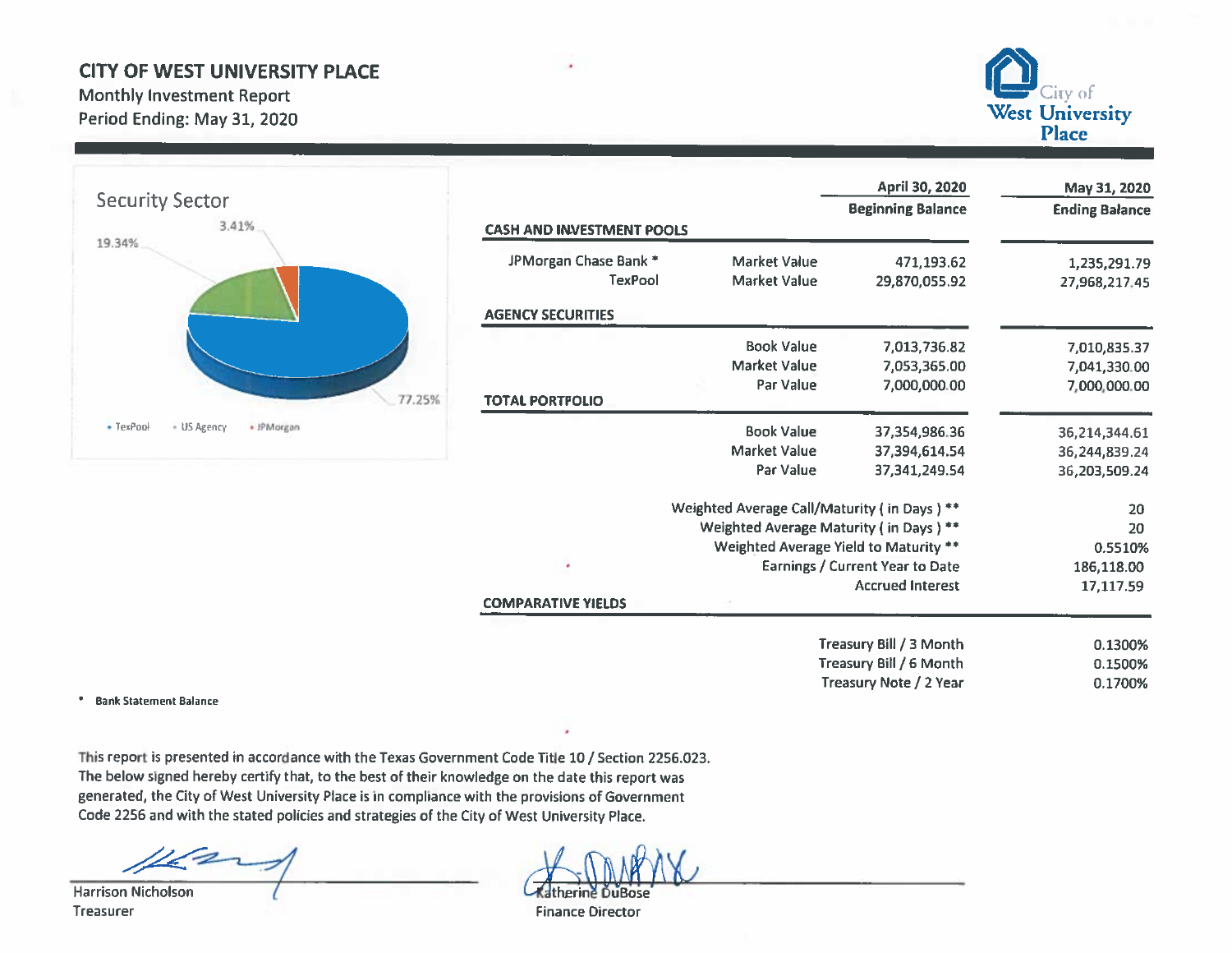## City of West University Place Date To Date M O N T H L Y Investment Report - Summary Page Report Format: By Transaction Group By: Security Sector Portfolio / Report Group: All Portfolios Begin Date: 4/30/2020, End Date: 5/31/2020

| <b>Description</b>                                 | <b>CUSIP/</b><br><b>Ticker</b> | <b>Settlement</b><br>Date | <b>Maturity</b><br><b>Date</b> | <b>Beginning MV</b> | <b>Ending MV</b> | <b>Beginning BV</b> | <b>Ending BV</b> | <b>Beginning Face</b><br><b>Amount/ Shares</b> | <b>Ending Face</b><br><b>Amount/ Shares</b> | <b>Ending Days</b><br>To Call/<br><b>Maturity</b> | Ending<br>Days To<br><b>Maturity</b> | <b>Ending</b><br>YTM @<br>Cost | <b>Interest Earned Ending Market</b><br><b>During Period-</b><br>BV | <b>Accrued</b><br><b>Interest</b> |
|----------------------------------------------------|--------------------------------|---------------------------|--------------------------------|---------------------|------------------|---------------------|------------------|------------------------------------------------|---------------------------------------------|---------------------------------------------------|--------------------------------------|--------------------------------|---------------------------------------------------------------------|-----------------------------------|
| Cash                                               |                                |                           |                                |                     |                  |                     |                  |                                                |                                             |                                                   |                                      |                                |                                                                     |                                   |
| JPMorgan Chase Cash                                | CASH8159                       | 12/31/2015                | N/A                            | 471,193.62          | 1,235,291.79     | 471,193.62          | 1,235,291.79     | 471,193.62                                     | 1,235,291.79                                |                                                   |                                      | 0.000                          | 0.00                                                                | N/A                               |
| Sub Total/Average Cash                             |                                |                           |                                | 471,193.62          | 1,235,291.79     | 471,193.62          | 1,235,291.79     | 471,193.62                                     | 1,235,291.79                                |                                                   |                                      | 0.000                          | 0.00                                                                | 0.00                              |
| <b>Local Government Investment Pool</b>            |                                |                           |                                |                     |                  |                     |                  |                                                |                                             |                                                   |                                      |                                |                                                                     |                                   |
| <b>LGIP LGIP</b>                                   | <b>TEXPOOL</b>                 | 09/30/2008                | N/A                            | 29,870,055.92       | 27,968,217.45    | 29,870,055.92       | 27,968,217.45    | 29,870,055.92                                  | 27,968,217.45                               |                                                   |                                      | 0.269                          | 6,565.13                                                            | N/A                               |
| Sub Total/Average Local Government Investment Pool |                                |                           |                                | 29,870,055.92       | 27,968,217.45    | 29,870,055.92       | 27,968,217.45    | 29,870,055.92                                  | 27,968,217.45                               |                                                   |                                      | 0.269                          | 6,565.13                                                            | 0.00                              |
| <b>US Agency</b>                                   |                                |                           |                                |                     |                  |                     |                  |                                                |                                             |                                                   |                                      |                                |                                                                     |                                   |
| FNMA 1.5 7/30/2020                                 | 3135G0T60                      | 07/23/2019                | 07/30/2020                     | 2,005,200.00        | 2,004,920.00     | 1,997,723.31        | 1,998,507.50     | 2,000,000.00                                   | 2,000,000.00                                | 60                                                | 60                                   | 1.962                          | 3,284.19                                                            | 10,000.00                         |
| Sub Total/Average US Agency                        |                                |                           |                                | 2,005,200.00        | 2,004,920.00     | 1,997,723.31        | 1,998,507.50     | 2,000,000.00                                   | 2,000,000.00                                | 60                                                | 60                                   | 1.962                          | 3,284.19                                                            | 10,000.00                         |
| <b>US Treasury</b>                                 |                                |                           |                                |                     |                  |                     |                  |                                                |                                             |                                                   |                                      |                                |                                                                     |                                   |
| T-Note 2.375 4/15/2021                             | 9128284G2                      | 10/02/2019                | 04/15/2021                     | 1,021,290.00        | 1,018,910.00     | 1,006,885.33        | 1,006,275.49     | 1,000,000.00                                   | 1,000,000.00                                | 319                                               | 319                                  | 1.644                          | 1,401.77                                                            | 2,984.97                          |
| F-Note 2.625 7/31/2020                             | 912828Y46                      | 10/02/2019                | 07/31/2020                     | 2,013,437.50        | 2,008,750.00     | 2,004,144.51        | 2,002,747.99     | 2,000,000.00                                   | 2,000,000.00                                | 61                                                | 61                                   | 1.790                          | 3,074.63                                                            | 17,451.92                         |
| T-Note 2.625 7/31/2020                             | 912828Y46                      | 10/18/2019                | 07/31/2020                     | 2,013,437.50        | 2,008,750.00     | 2,004,983.67        | 2,003,304.39     | 2,000,000.00                                   | 2,000,000.00                                | 61                                                | 61                                   | 1.623                          | 2,791.87                                                            | 17,451.92                         |
| Sub Total/Average US Treasury                      |                                |                           |                                | 5,048,165.00        | 5,036,410.00     | 5,016,013.51        | 5,012,327.87     | 5,000,000.00                                   | 5,000,000.00                                | 113                                               | 113                                  | 1.694                          | 7,268.27                                                            | 37,888.81                         |
| Total / Average                                    |                                |                           |                                | 37,394,614.54       | 36,244,839.24    | 37,354,986.36       | 36,214,344.61    | 37.341.249.54                                  | 36,203,509.24                               | 20                                                | 20                                   | 0.551                          | 17,117.59                                                           | 47,888.81                         |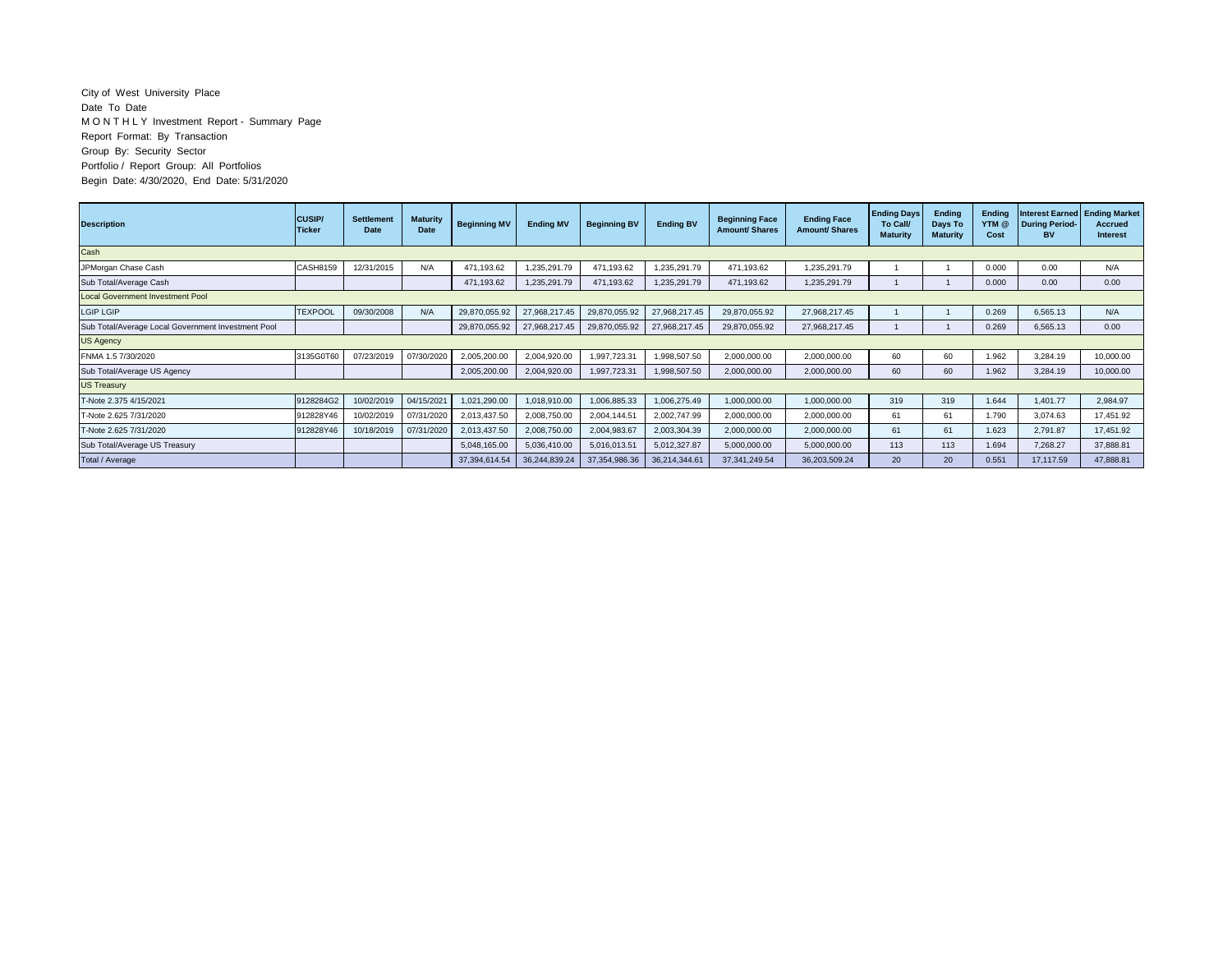## City of West University Place Date To Date 01 Monthly Investment Report - Part A Report Format: By Transaction Group By: Security Sector Portfolio / Report Group: All Portfolios Begin Date: 4/30/2020, End Date: 5/31/2020

| <b>Description</b>                                 | <b>CUSIP/</b><br><b>Ticker</b> | <b>Beginning Face</b><br><b>Amount/ Shares</b> | <b>Ending Face</b><br><b>Amount/Shares</b> | <b>Beginning MV</b> | <b>Ending MV</b> | <b>Beginning BV</b> | <b>Ending BV</b> | <b>Beginning</b><br>YTM @ Cost | <b>Ending</b><br>YTM <sub>@</sub><br>Cost | <b>Ending Market</b><br><b>Accrued Interest</b> | Interest/<br><b>Dividends</b> | <b>Interest Earned</b><br><b>During Period-</b><br>вv |
|----------------------------------------------------|--------------------------------|------------------------------------------------|--------------------------------------------|---------------------|------------------|---------------------|------------------|--------------------------------|-------------------------------------------|-------------------------------------------------|-------------------------------|-------------------------------------------------------|
| Cash                                               |                                |                                                |                                            |                     |                  |                     |                  |                                |                                           |                                                 |                               |                                                       |
| JPMorgan Chase Cash                                | <b>CASH8159</b>                | 471,193.62                                     | 1,235,291.79                               | 471,193.62          | 1,235,291.79     | 471,193.62          | 1,235,291.79     | 0.000                          | 0.000                                     | N/A                                             | 0.00                          | 0.00                                                  |
| Sub Total/Average Cash                             |                                | 471,193.62                                     | 1,235,291.79                               | 471,193.62          | 1,235,291.79     | 471,193.62          | 1,235,291.79     | 0.000                          | 0.000                                     | 0.00                                            | 0.00                          | 0.00                                                  |
| <b>Local Government Investment Pool</b>            |                                |                                                |                                            |                     |                  |                     |                  |                                |                                           |                                                 |                               |                                                       |
| LGIP LGIP                                          | <b>TEXPOOL</b>                 | 29,870,055.92                                  | 27,968,217.45                              | 29,870,055.92       | 27,968,217.45    | 29,870,055.92       | 27,968,217.45    | 0.455                          | 0.269                                     | N/A                                             | 6,565.13                      | 6,565.13                                              |
| Sub Total/Average Local Government Investment Pool |                                | 29,870,055.92                                  | 27,968,217.45                              | 29,870,055.92       | 27,968,217.45    | 29,870,055.92       | 27,968,217.45    | 0.455                          | 0.269                                     | 0.00                                            | 6,565.13                      | 6,565.13                                              |
| <b>US Agency</b>                                   |                                |                                                |                                            |                     |                  |                     |                  |                                |                                           |                                                 |                               |                                                       |
| FNMA 1.5 7/30/2020                                 | 3135G0T60                      | 2,000,000.00                                   | 2,000,000.00                               | 2,005,200.00        | 2,004,920.00     | 1,997,723.31        | 1,998,507.50     | 1.962                          | 1.962                                     | 10,000.00                                       | 0.00                          | 3,284.19                                              |
| Sub Total/Average US Agency                        |                                | 2,000,000.00                                   | 2,000,000.00                               | 2,005,200.00        | 2,004,920.00     | 1,997,723.31        | 1,998,507.50     | 1.962                          | 1.962                                     | 10,000.00                                       | 0.00                          | 3,284.19                                              |
| <b>US Treasury</b>                                 |                                |                                                |                                            |                     |                  |                     |                  |                                |                                           |                                                 |                               |                                                       |
| T-Note 2.375 4/15/2021                             | 9128284G2                      | 1,000,000.00                                   | 1,000,000.00                               | 1,021,290.00        | 1,018,910.00     | 1,006,885.33        | 1,006,275.49     | 1.644                          | 1.644                                     | 2,984.97                                        | 0.00                          | 1,401.77                                              |
| T-Note 2.625 7/31/2020<br>912828Y46                |                                | 2,000,000.00                                   | 2,000,000.00                               | 2,013,437.50        | 2,008,750.00     | 2,004,144.51        | 2,002,747.99     | 1.790                          | 1.790                                     | 17,451.92                                       | 0.00                          | 3,074.63                                              |
| T-Note 2.625 7/31/2020                             | 912828Y46                      | 2,000,000.00                                   | 2,000,000.00                               | 2,013,437.50        | 2,008,750.00     | 2,004,983.67        | 2,003,304.39     | 1.623                          | 1.623                                     | 17,451.92                                       | 0.00                          | 2,791.87                                              |
| Sub Total/Average US Treasury                      |                                | 5,000,000.00                                   | 5,000,000.00                               | 5,048,165.00        | 5,036,410.00     | 5,016,013.51        | 5,012,327.87     | 1.694                          | 1.694                                     | 37,888.81                                       | 0.00                          | 7,268.27                                              |
| Total / Average                                    |                                | 37, 341, 249.54                                | 36,203,509.24                              | 37,394,614.54       | 36,244,839.24    | 37,354,986.36       | 36,214,344.61    | 0.697                          | 0.551                                     | 47,888.81                                       | 6,565.13                      | 17.117.59                                             |